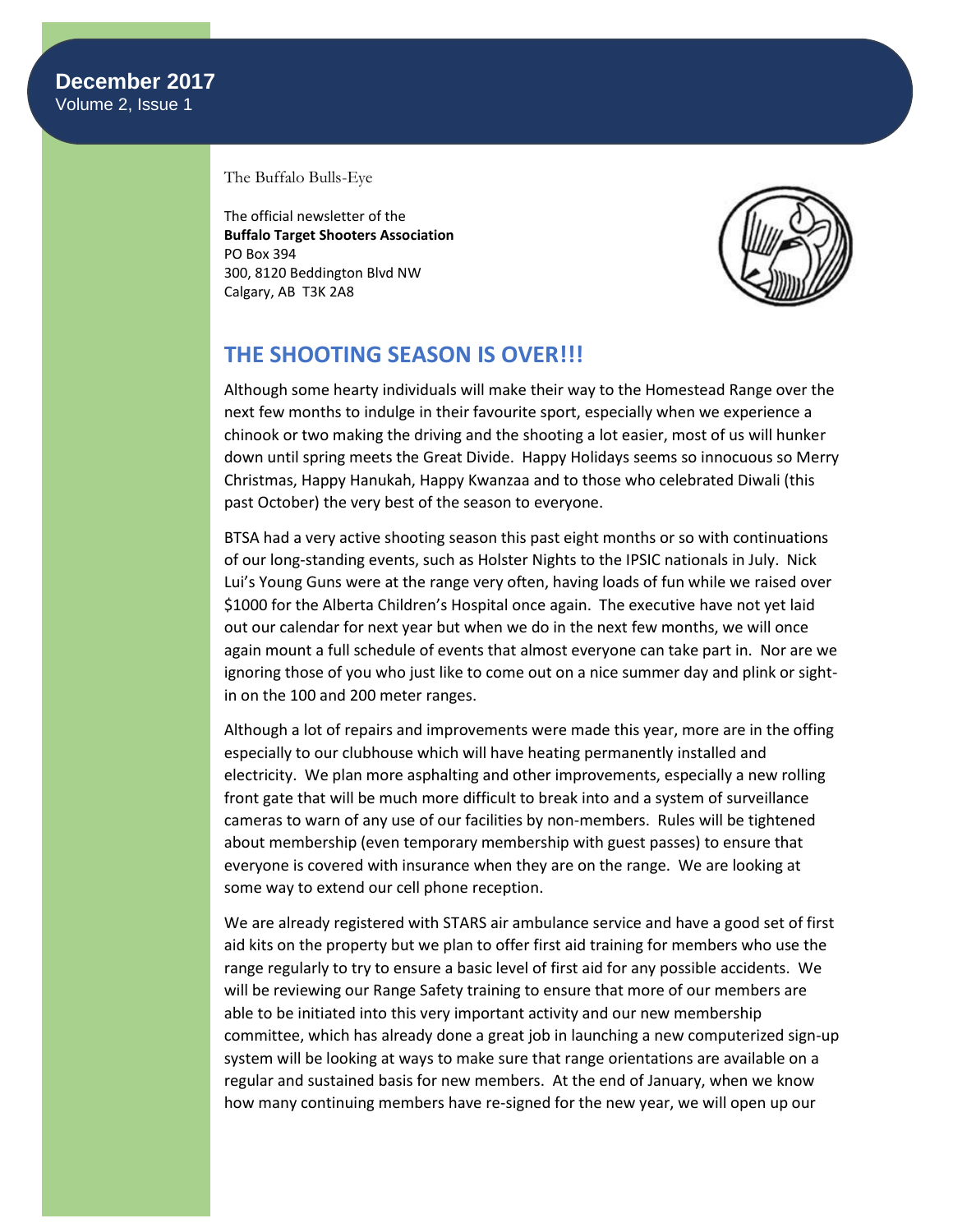membership list again, aiming to maintain our topped up level for this year at about 600 members.

To do all of this, we have been operating with a Board and an executive that sometimes cannot meet because they do not have a quorum. It is a struggle, quite frankly, to get the volunteer person power we need to carry on all of our activities and our basic range and membership maintenance. To put it bluntly, **WE NEED VOLUNTEERS** from among you to help us run this club more efficiently. To expect six to eight already busy people to do all the work it takes to maintain the range, monitor safety, help with clean-ups and new construction and do all the rest of the required work is to expect too much. We are all shooters and love our sport, but we need more of you to help us out. So at the Annual General Meeting on January 14, please show up and volunteer for one of our several committees so that we can call on you in the upcoming season.

Happy New Year to all of you,

*– David Bercuson, Board Chair*

### **RANGE AND SAFETY UPDATE – IMPORANT READ**

Fellow members – With the busy summer shooting season quickly approaching, it is important for you to know the board is continuing their hard work at making the facility safer.

We have begun a thorough inspection of the entire facility with a focus on how we can make the facility safer for its users. Part of the inspection includes working with the *IPSC nationals board* to ensure we meet the requirements for hosting their July match. The major areas of focus have been:

- First Aid Kits: We are gathering prices for new official Alberta #2 and #3 first aid kits along with a stretcher to be kept on site for use during matches. This includes club matches as well as sanctioned matches. We are also working with St. John's Ambulance to see if they can provide personnel for some, or all, of the nationals.
- AED Testing: We have an AED on site for use during club matches. It has been tested and is fully functional.
- Berm Inspection: Berms have been inspected and the board will be discussing improvements and modifications to existing berms to bring them to the highest standard possible.
- Rocks: Members are expected not to shoot at rocks. While not intentional, projectiles striking rocks are a common realization at BTSA. Typically, a ricochet goes unnoticed to those discharging the projectiles, but presents a hazard to themselves and those nearby. Every year the berms get "fluffed" using heavy equipment in common target areas to soften the berm and push away the large rocks however,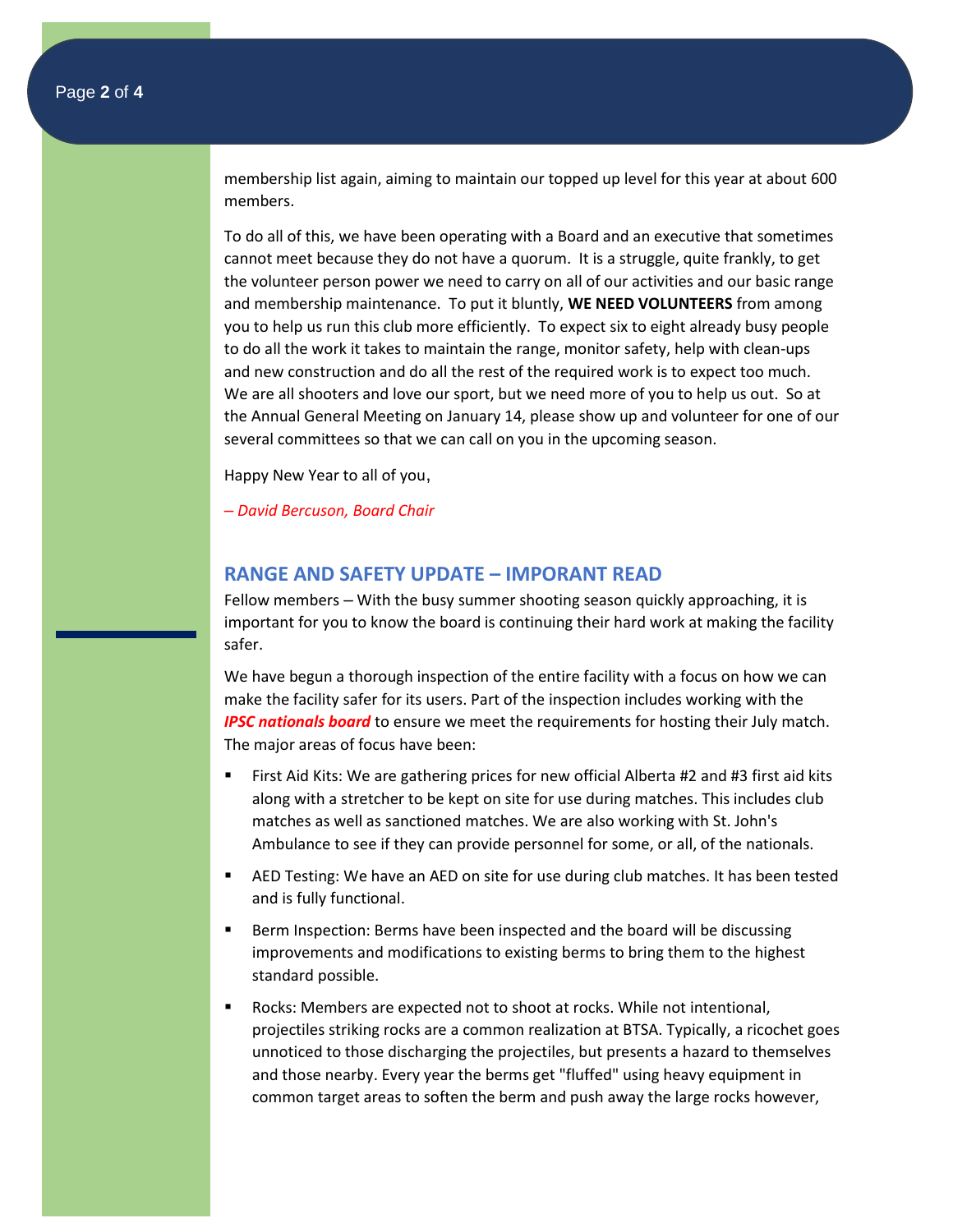many still remain. This year we are planning to include rock removal in problem areas around the range during the range improvement days.

- **•** Fencing: Fence panels were delivered to the range last year and plans are in place to install them between the new 25m range and the BDX 270 range to prevent people from unwittingly walking into the 25m range while it is in use. Please avoid the area south of the 50E range until that time.
- **EXECT:** STARS: We have applied for and been given a STARS number that will be posted at *the club*.
- Welcome/Safety Sign: As part of our capital expenditures, provisions for a new sign have been secured. This sign will be attached to the east side of the clubhouse and be visible to visitors as they enter the facility. The purpose of the sign will be to communicate the safety plan, provide emergency contact information, the club's dedicated STARS number with instructions for emergency response, RCMP contact info, etc. We are planning on having the sign designed and installed prior to the nationals.

The safety committee would gladly appreciate help with any of the above initiatives. Please contact Derek a[t derekbanera@gmail.com](mailto:derekbanera@gmail.com) if interested. *Derek Banera, Range Safety Chair*

## **YOUNG GUNS – ACTION SHOOTING LEAGUES - GREAT YEAR!**

This year I've had the pleasure of directing 2 highly successful BTSA programs: Young Guns, our youth shooting program and Action Shooting League, our program to introduce shooters to the basics of Action Shooting.

#### **Young Guns**

- With Young Guns, we have held 6 Young Gun Shoots, 4 on our range with between 30 and 50 youths participating per event. One will be a recurring annual Youth Competition, the "Annual BTSA Stampede Young Guns." While each event is different, shooters can expect a variety of stages that test basic skills Basic Run and Gun, Steel plates, and static bullseye.
- With generous support from our long time supporter, J.R. Cox, we also held 3 Young Guns Action Shooting Clinics at The Shooting Edge. There, small groups of students practiced basic "Run and Gun" in a classroom setting with trainer firearms. J.R. and the Shooting Edge, as always were also extremely supportive of the Alberta Children's Hospital Foundation Shoot, donating a full membership as a prize as well as bringing out "Truck Norris" to support the event. A large contingent of Young Gun shooters participated to support that excellent cause.

#### **Action Shooting League**

• With our Action Shooting League (ASL), we held 15 events on every Monday between Spring and Fall with 10-30 participants. ASL is member driven, and while most of our members wish to shoot in a multi-gun format, we intentionally design stages such that anyone with as little equipment as a pistol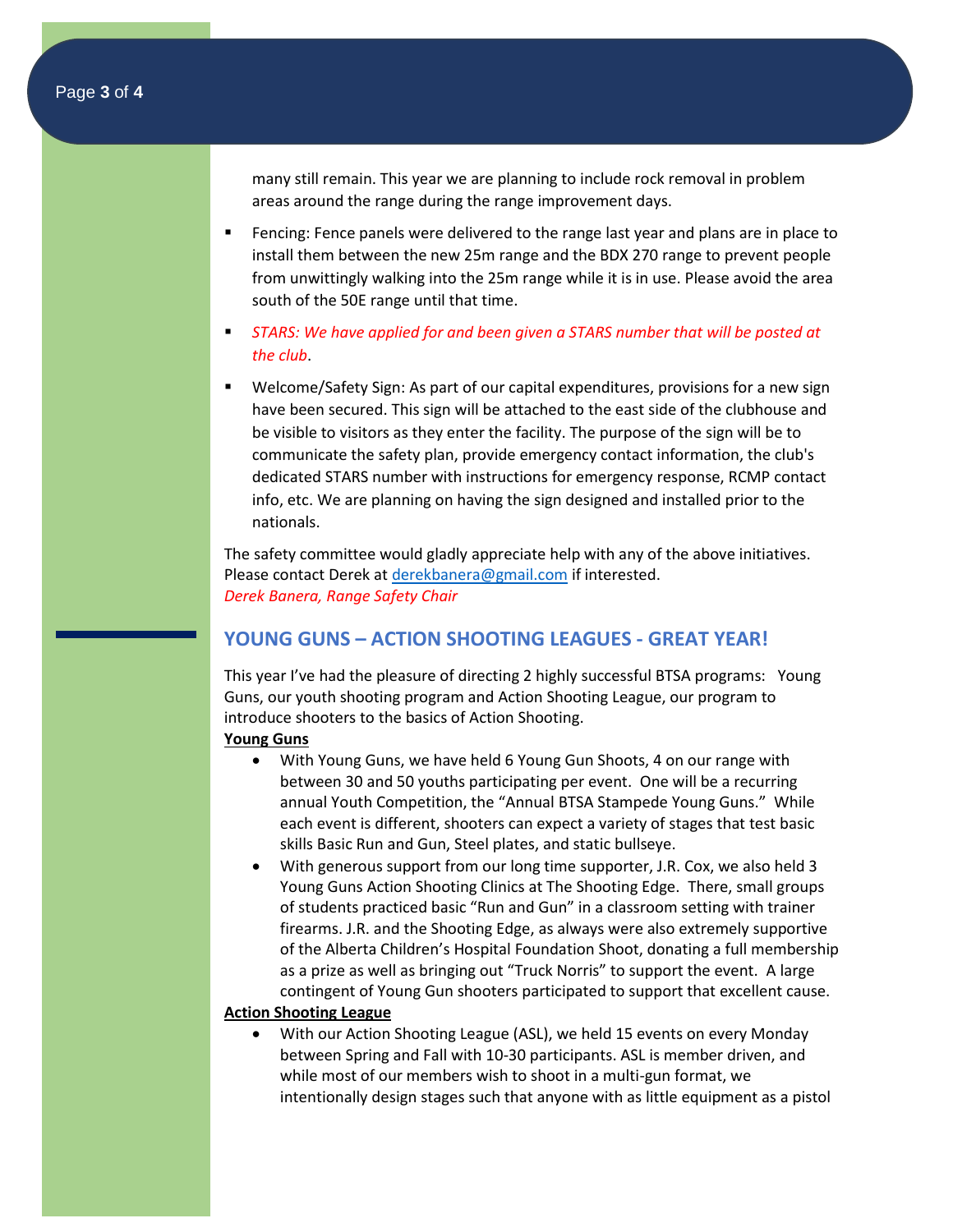can participate. We are intentional in running the program to be as inclusive as possible, accommodating beginners and high level competitors.

- I am very pleased to introduce a group of BTSA members I believe will be rising stars in the Alberta (and international) 3-Gun scene: Team "Nameless 3-Gun", who has been a mainstay and major supporter of many BTSA programs. If you see this highly energetic group of young men on the range, be sure to give them a shout out. Already, they have started to dominate the local 3-Gun circuit and I am excited to see them make a name for themselves Provincially, Nationally, and Internationally.
- There is a near bottomless list of volunteers I wish I could thank for their continued support in running these programs. Hard working, strong, committed members and supporters who are passionate about the shooting sports and about our club - none of the programs I direct could be possible without your efforts. I can't say enough how thankful I am to all of you and I say with all earnestness, you are the ones who made this all possible.
- One particular member worth highlighting is my good friend Chris Siever, who has managed BTSA Memberships for the past 8 years. Membership is perhaps the most critical component of BTSA's administration, and the task of processing and managing over 500 applications per year is absolutely staggering. Please be sure to join me in giving Chris a big thanks for his dedication and service to both this portfolio, as well as being a mainstay volunteer to many other BTSA programs.

Thanks to you all, and I hope to see you on the range soon!

## **For all our new members – RANGE ORIENTATION**

The Buffalo Target Shooter's Association requires that all users complete the Range Orientation & Safety Briefing before they are given full access to the range facility. This requirement is to ensure that every member who uses the range knows the rules and what is expected of them. This helps us continue to keep the range safe for ourselves, other users of the range, and other users on the APRA facility.

The Range Orientation covers basic procedures such as gate etiquette, guest pass usage, and target placement, as well as the basic safety and conduct expectations of all members. Part of the orientation is a walk around the entire facility, where we acquaint everyone with the usages, acceptable calibers and special procedures associated with each portion of our facility.

After the walk around, we head back to the clubhouse where you will write a test designed to challenge you and make you recall important elements of the orientation. The tests are marked at the facility, and you will leave with the access codes. You should allot approximately 2 hours for orientation; It takes approximately 1 hour to complete the information portion, and the balance is the test and marking. Once you